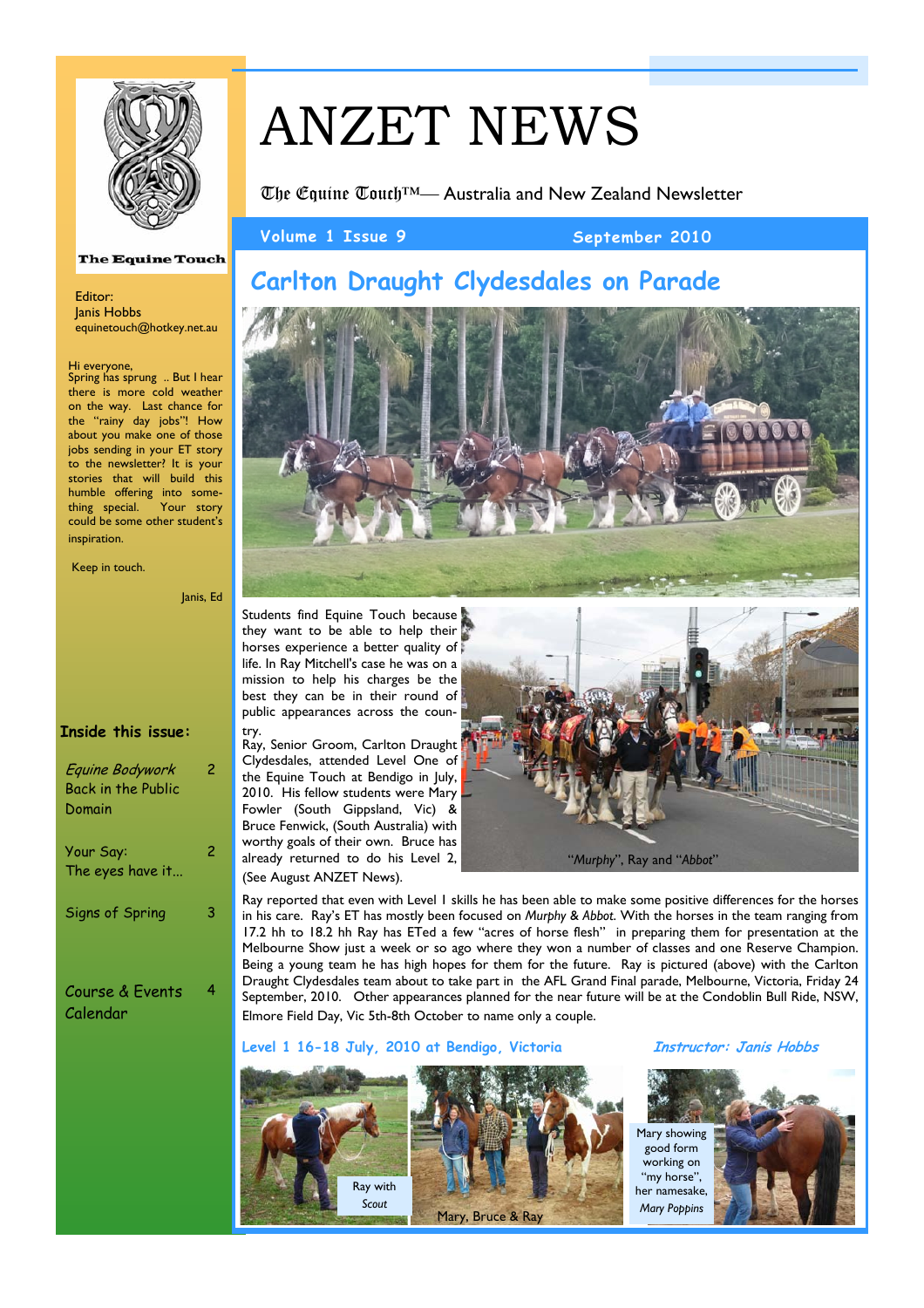## **Page 2 Volume 1 Issue 9**

## **"Equine Bodywork" - Back in the Public Domain**

Just received an email from Jock yesterday letting us know that the case which lasted almost two years in the USA, Equine Touch v Equinology, has concluded with a favourable outcome!

"On the  $29<sup>th</sup>$  of September 2010 in a landmark case, the Trademark Trial and Appeal Board in the case of The Equine Touch Foundation, Inc V. Equinology, Inc. revoked Equinology's 'Equine Body Worker' Trademark and returned it to the public domain as we requested. "

This means that it was decided that Equine Body Worker - or Equine Bodyworker – is a descriptive term and cannot be trademarked. So, as Jock put it , now officially anyone who puts their hands on a horse and works at it may call themselves an Equine Body Worker.

## **The eyes have it ...**

When my Level 2 student first worked on this horse he was irritable & not interested in being cooperative; his eyes lacked spark. He was not easy to work with but she completed two foundation balances on him on two separate visits.

She returned to the venue to work on another horse and became aware of some intense focus on her. Turning around she was greeted by the imploring gaze of this gorgeous boy. Quite obviously ready & willing to engage, quite a change from how he had been, the former dullness in his eyes was now gone. "He was looking so different energy wise I could not believe it!"

Do not underestimate the work you are doing as students while you prepare your horse assessment sheets or collect your case studies. Approaching and working with the Equine Touch A.I.I. principle you WILL make a difference in horses' lives. It is possible to make some amazing connections.

Trust the modality, trust what you have learned. Get clear in your mind, then, with clarity & confidence, get out there & put your hands on more horses!

Question: What does A.I.I. stand for? Answer: on last page







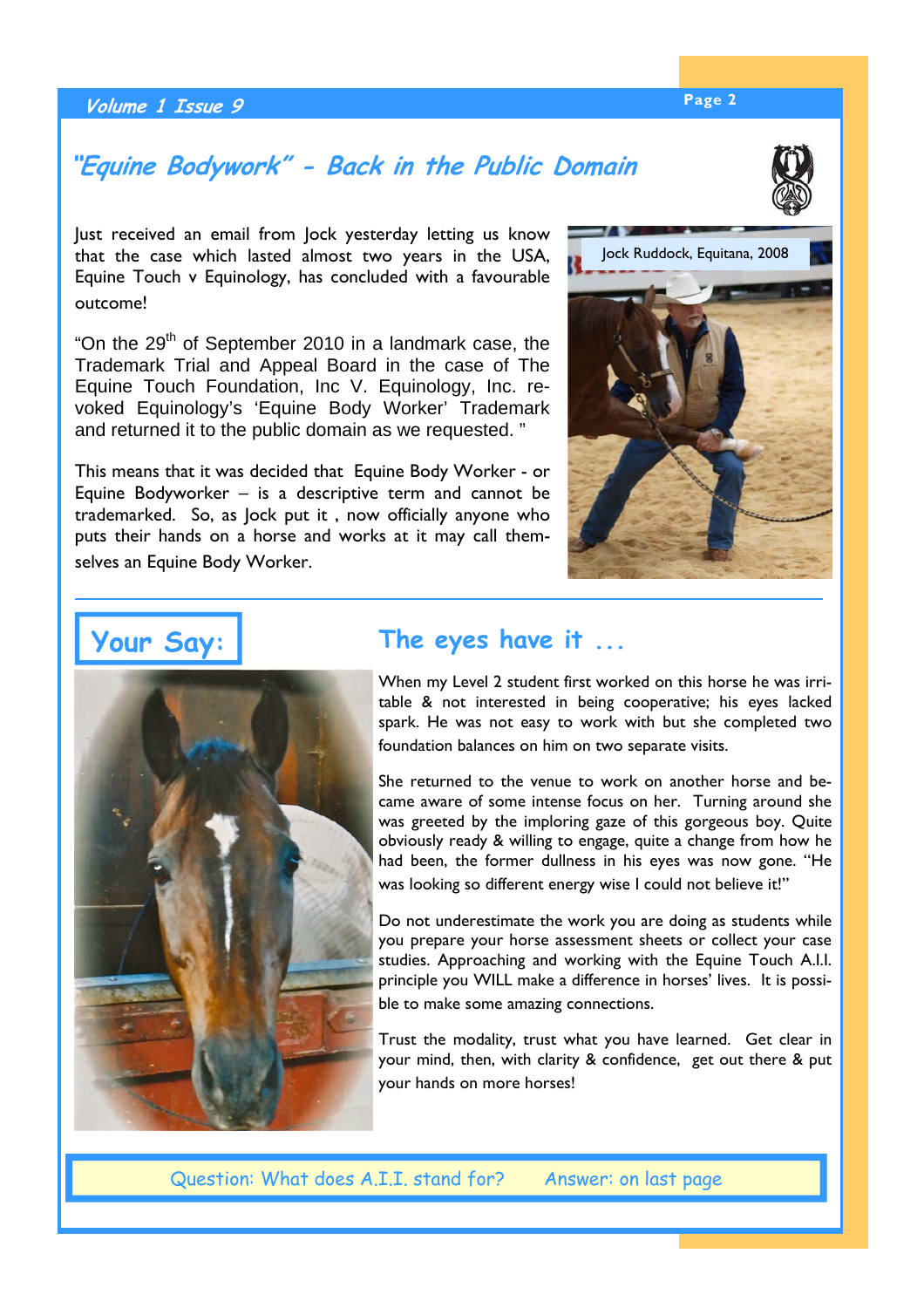## **Page 3 The Equine Touch™— Australia and New Zealand Newsletter**



**THE EQUINE TOUCH FOUNDATION MISSION STATEMENT** 

**"TO HELP HORSES BY EDUCATING HUMANS"** 





Late afternoon the daily ritual is observed as two woolly monsters put the usual pecking order aside and cooperate in a mutually beneficial project, mutual grooming. "You scratch my back & I'll scratch yours".

## **"An ounce of prevention …"**

After many years this year promises to come good with a "real spring" with lush spring growth also bringing the chance of the "good doers" overdoing it to the point of precipitating a laminitic episode.

Our friendly farrier cautions that "An ounce of prevention is worth a pound of cure" so make sure that instead of "watching" your chubby horses as they succumb to laminitis that you TAKE ACTION EARLY and appropriately reduce amount of food intake or adjust type of food as well as increase exercise regime and avoid such a painful outcome for your equine pals.

.<br>"Eat a little less, move a little more" works well for reducing human waist-lines too!